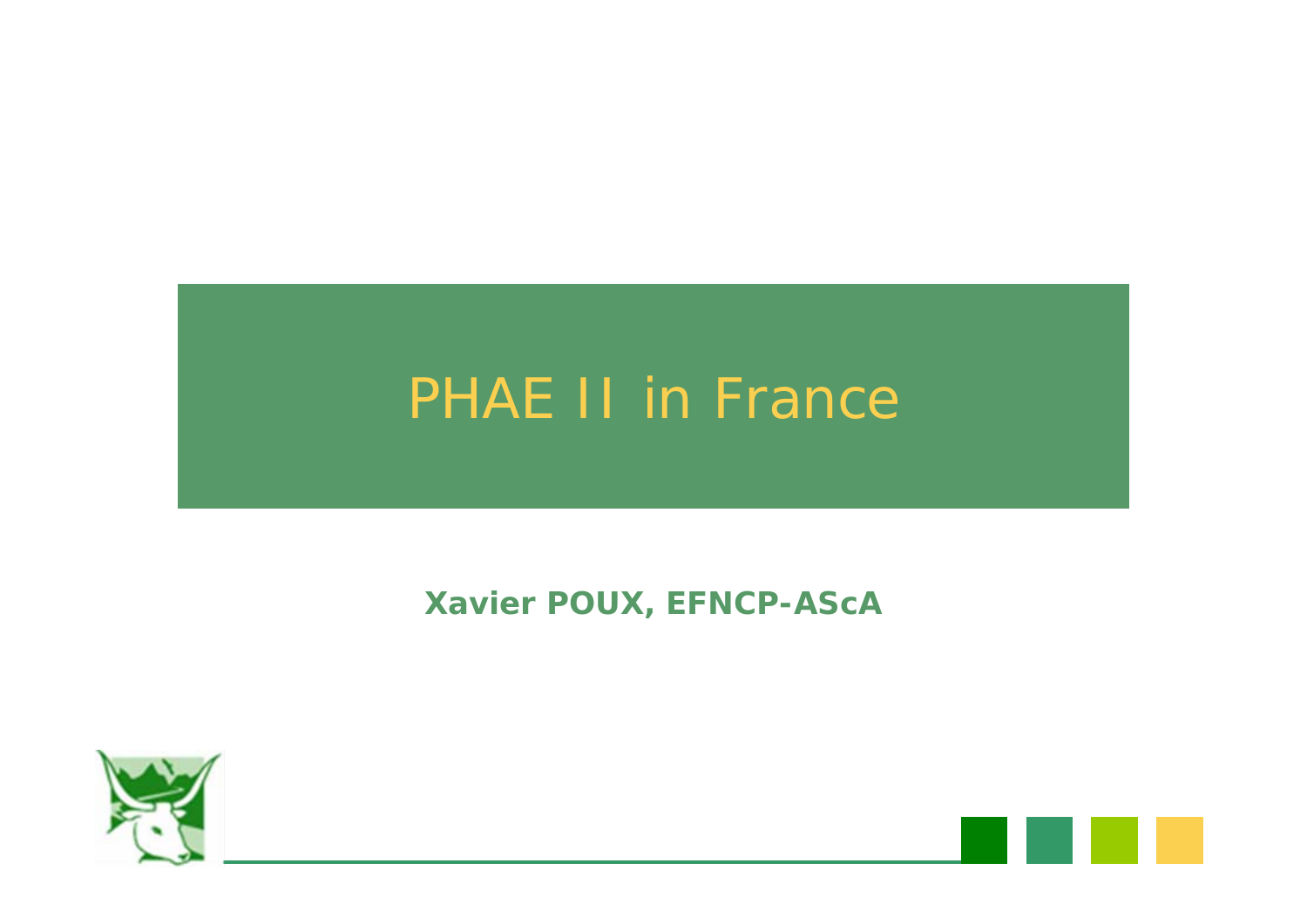### Why speaking of PHAE?

### **PHAE = prime herbagère agrienvironnementale= agri-environmental grass**

- **premium**
- **W** Is PHAE a tangible starting point **for an HNV scheme?**

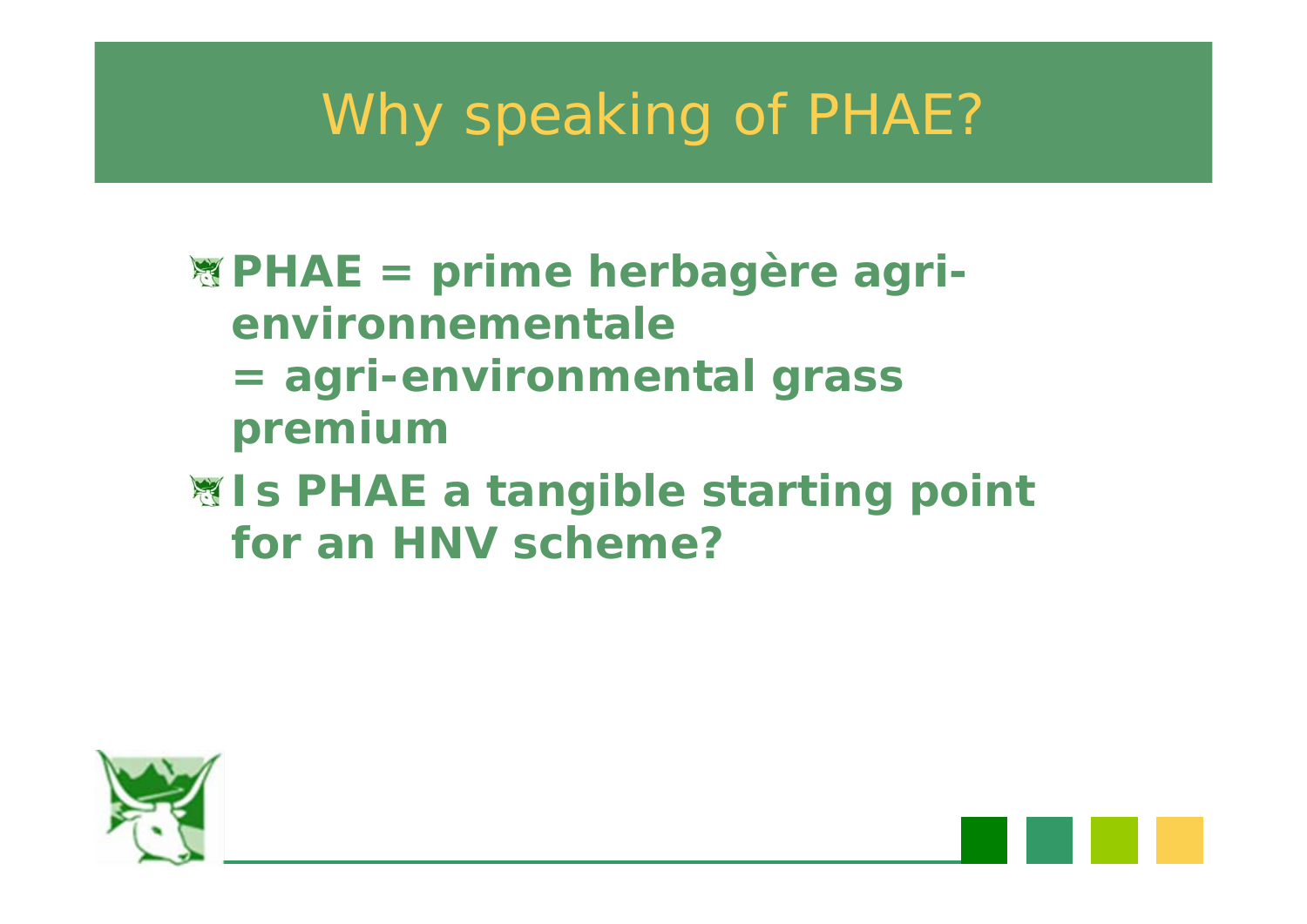# From Grassland premium to PHAE II

#### **« Grassland premium » in 1993 (Premium for the maintenance of extensive livestock)**

- $\checkmark$  75% grassland and less than 1.4 LU/ha
- $\checkmark$  Mainly a compensation to livestock breeders in the 1992 CAP reform
- $\checkmark$  45 €/ha

### **PHAE I in 2003**

- $\checkmark$  Idem + conditions on fertilisation (max 120 uN and 50 u mineral N)
- $√ 76$  €/ha

#### **图 PHAE II in 2009**

 $\checkmark$  Budgetary issues

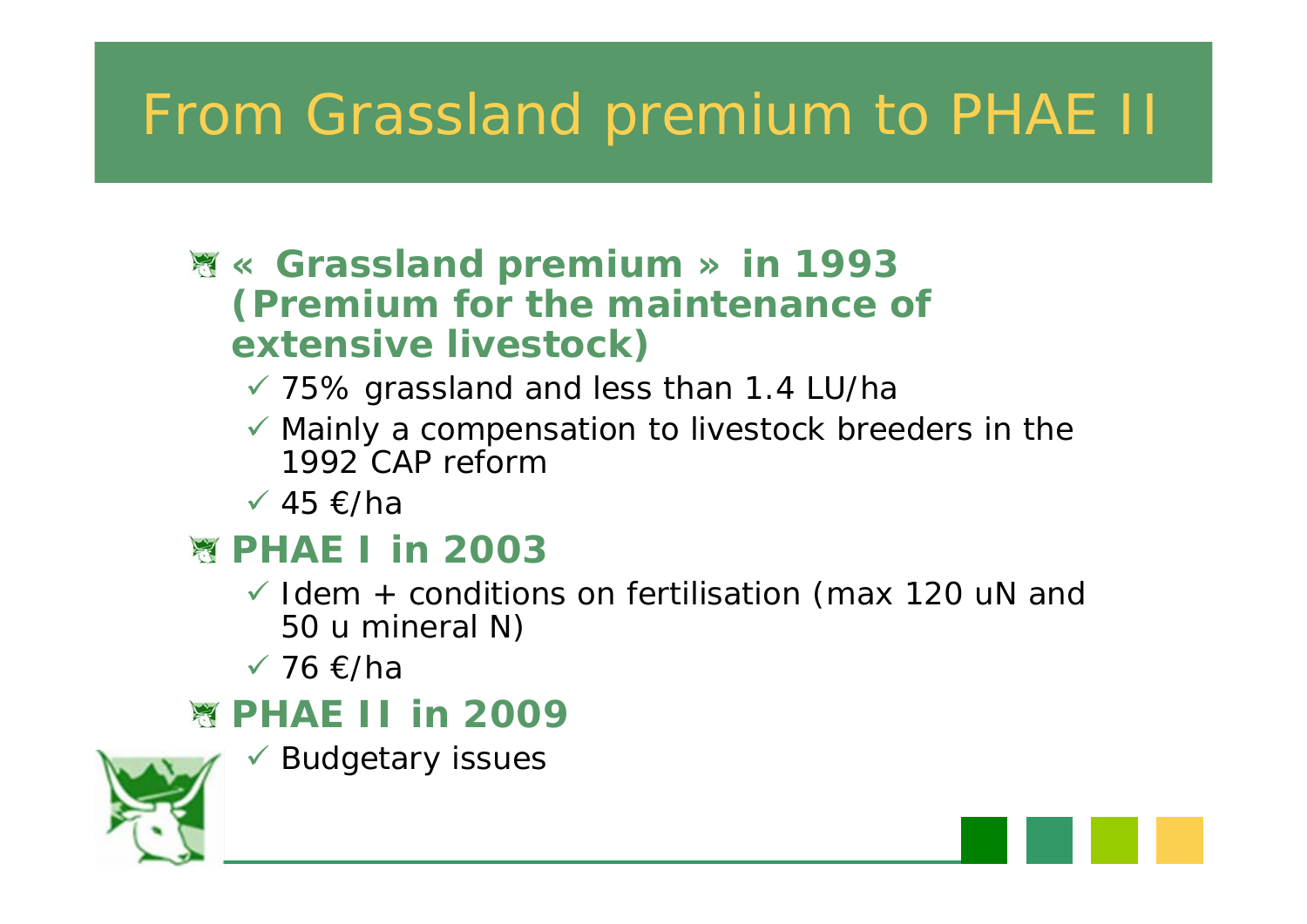# Eligibility criteria of PHAE

- **1. Minimum 50-75% of grassland on UAA (level of grass specialisation, 50/75% adapted at nuts 3 level)**
	- $\sum_{i=1}^{n}$ « grassland » <sup>=</sup> all types of grassland, inclusive of intensive temporary grassland
- **2. 0.35 < Stocking rate < 1.4 LU/ha**
	- **WE LU are those declared or getting payments** through CAP (sheep, goat)
	- Common lands are not counted, except in Atlantic marshes
- **3. Be aged between 18 and 60 years**
- **4. Having paid tax to water agency**

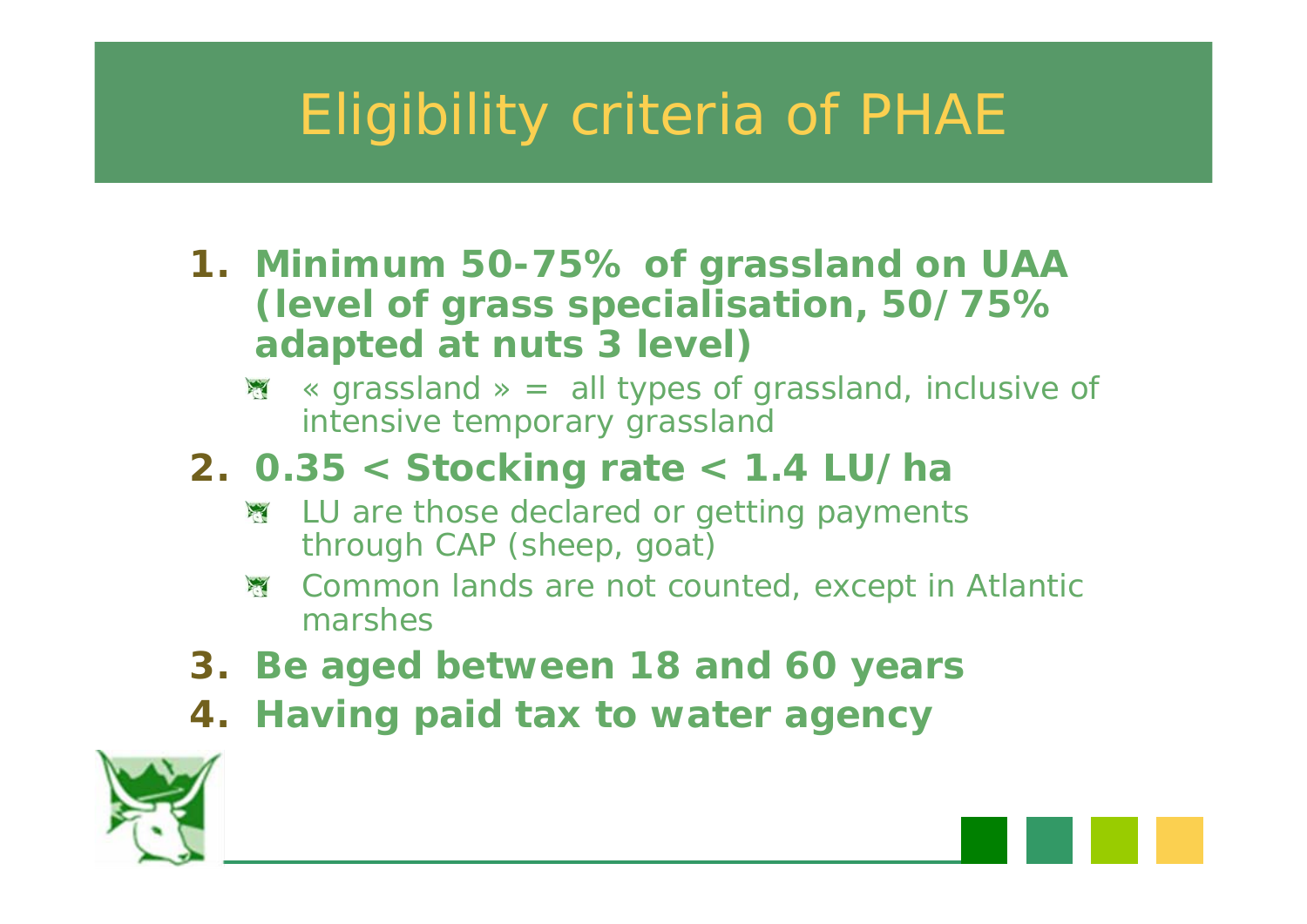

#### **76 €/ha**

- **Max 7600 €/farm and min 300 €/ha**
- **A** pre-requisite for other grass**related AEM (e.g. extensive management)**

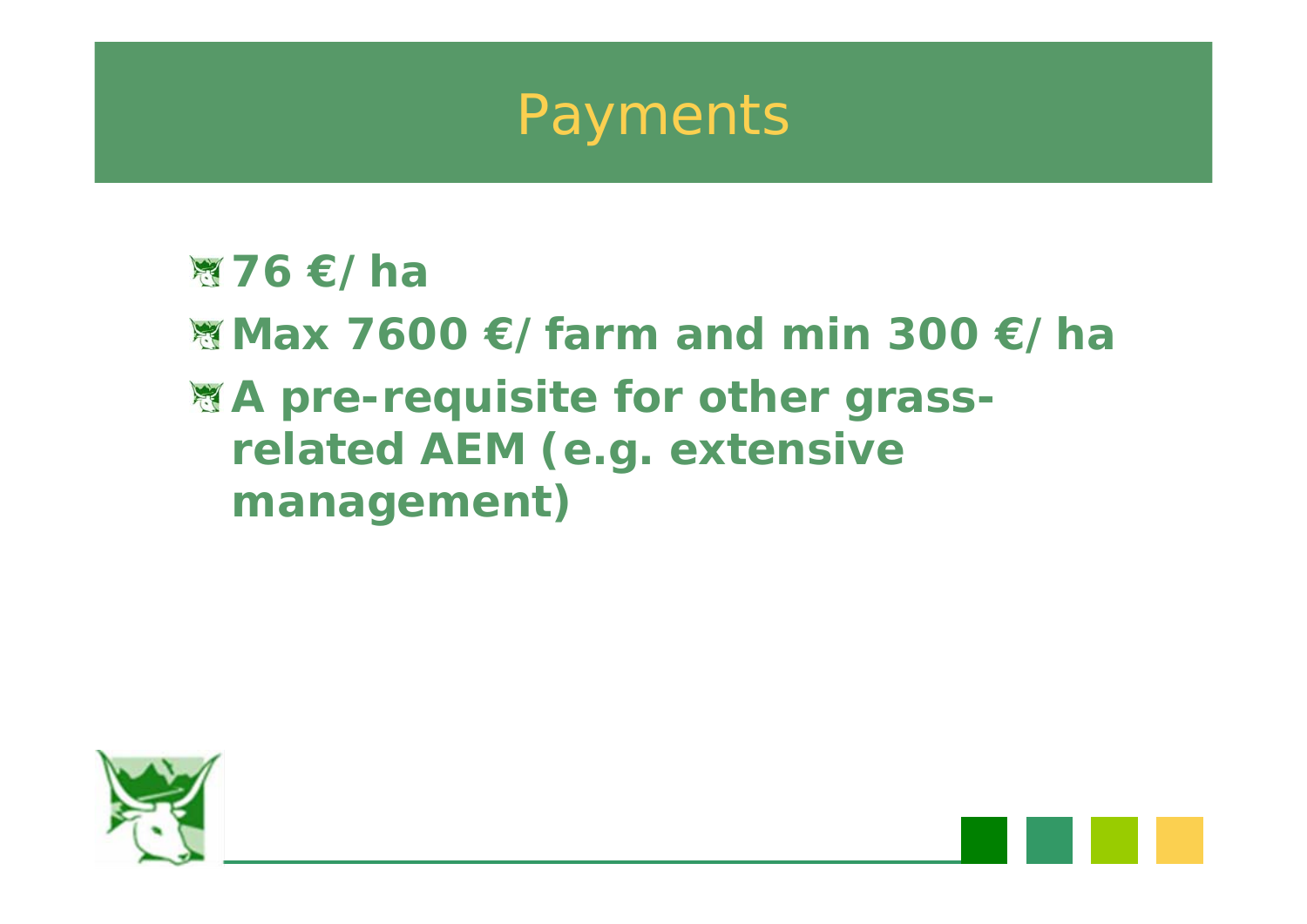### Commitments

#### **图 Hold the surfaces for 5 years**

- $\checkmark$  Cultivate no more than 20% of temporary grassland every year
- **Register fertilisation with a maximum of 125 uN/90 P/160 K (max 60 uN mineral for each element)**

#### **No use of herbicides**

 $\checkmark$  Clearance of wooded elements and/or « refus » (what is left un-grazed by animals) with machines (no herbicides)

**Have on the surface of the farm at least 20% of « biodiversity features » and maintain them**

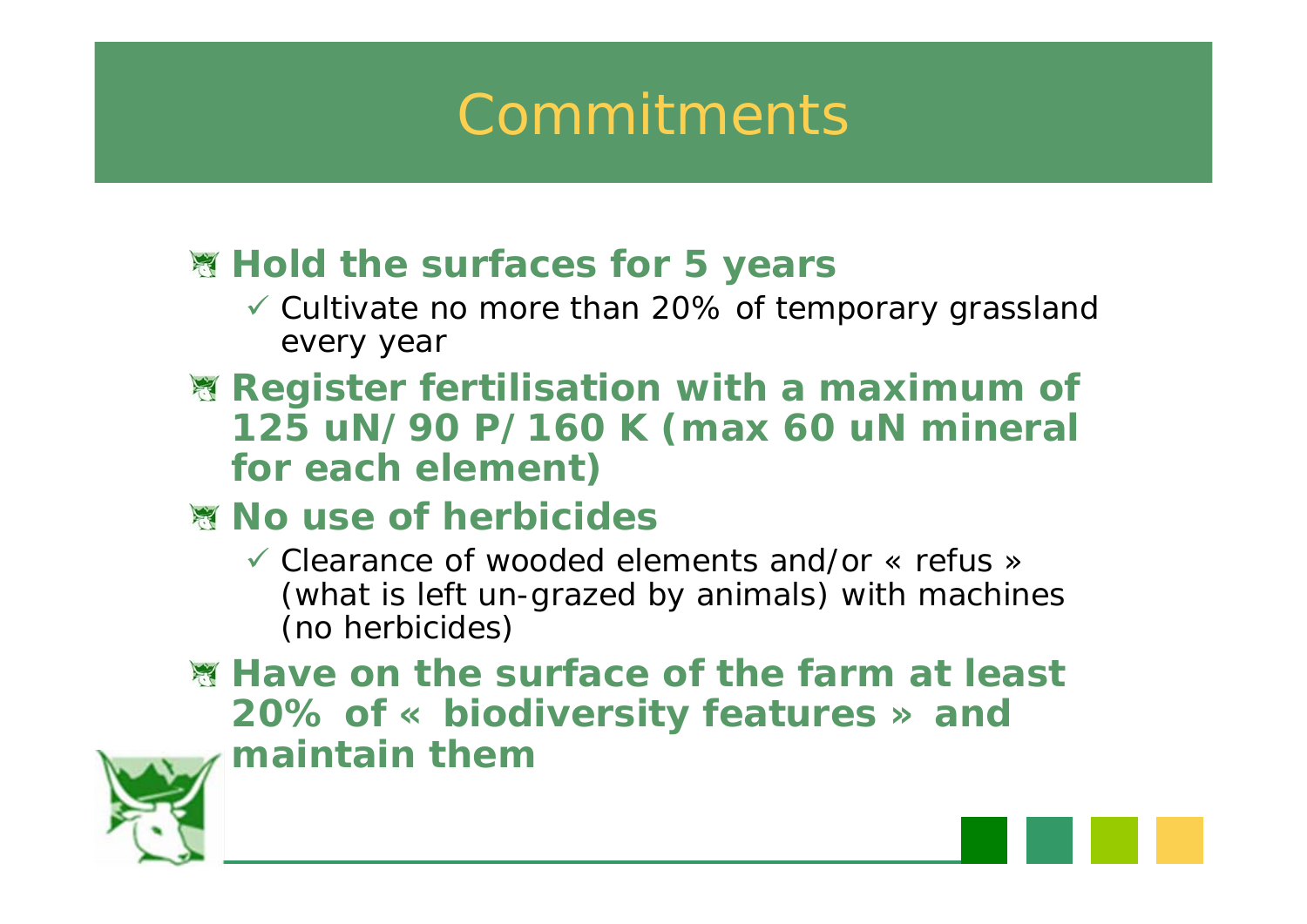### The biodiversity features

- **※ Moor lands, rangelands, altitude pastures,** wetlands,… as defined at département (Nuts3) level
- 图 Permanent grassland (s.l.) under N2000
- 图 Set-aside, environmental cover under GAEC,...
- **★ Traditional orchards**
- **※ Peat bogs**
- **图 Hedges, trees in line and isolated, coppice**
- **※ Ditches, streams, ponds**
- **※ Stonewalls, terraces**
- **=> SNV + HNV landscape features**

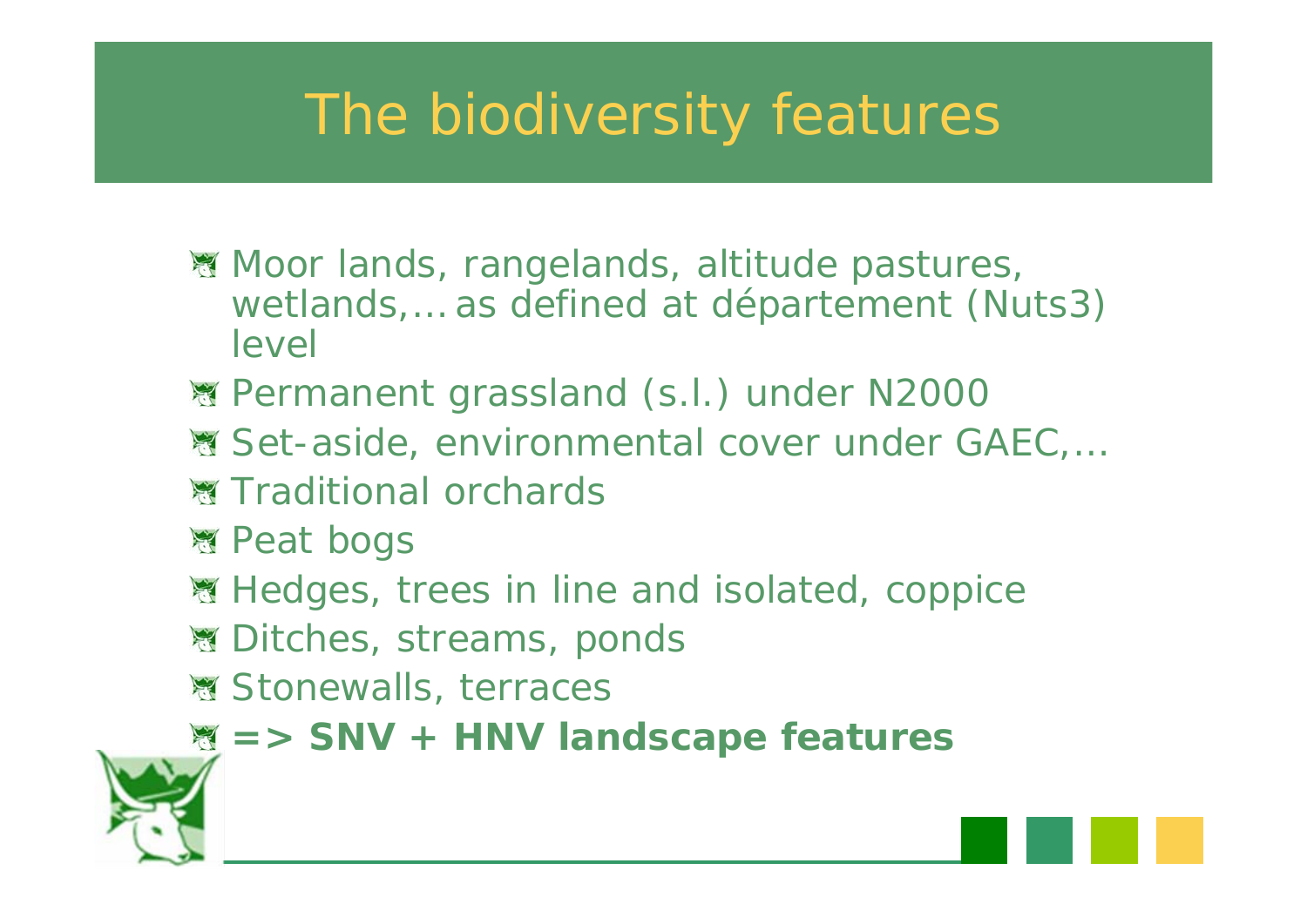### A complex system of scores

- **The « equivalent biodiversity surface » index (how to reach the 20%?)**
- **1 ha of permanent grassland = 1 ha of BS**
- **<sup>3</sup> 1 ha of permanent grassland in N2000 = 2 ha of BS**
- **1 ha of traditionnal orchards = 5 ha of BS**
- **100 m of hedge = 1 ha of BS**
- **WEtc.**

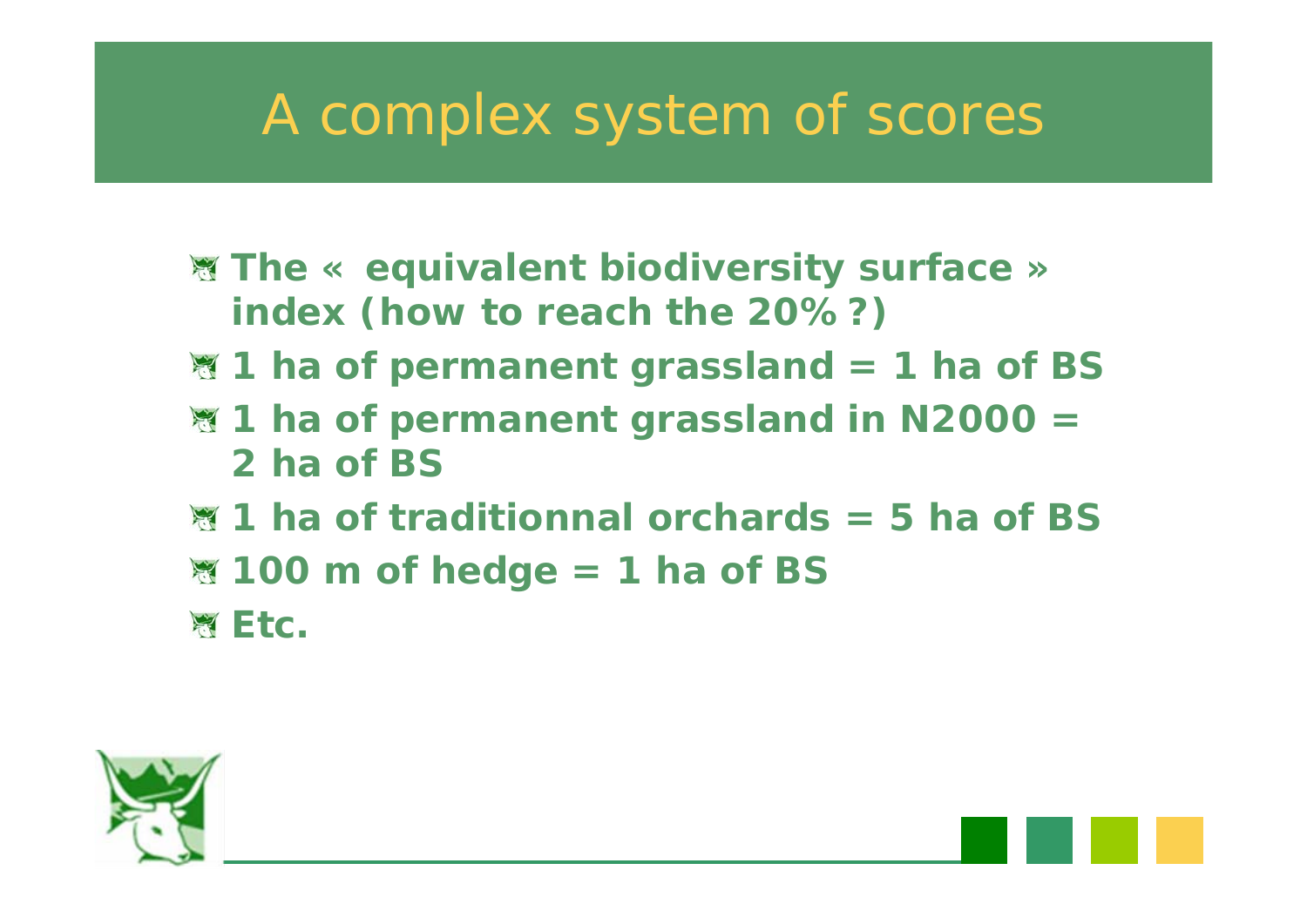### The control system

#### **图 Documents provided by the farmer**

- $\checkmark$  Livestock book
- $\checkmark$  Fertilisation book
- $\checkmark$  Calculation table of BS by the farmer

#### **Visual control in the field by the controller**

- $\checkmark$  Maintenance of permanent grassland
- $\checkmark$  Maintenance of biodiversity element (« obvious statement of destruction »)

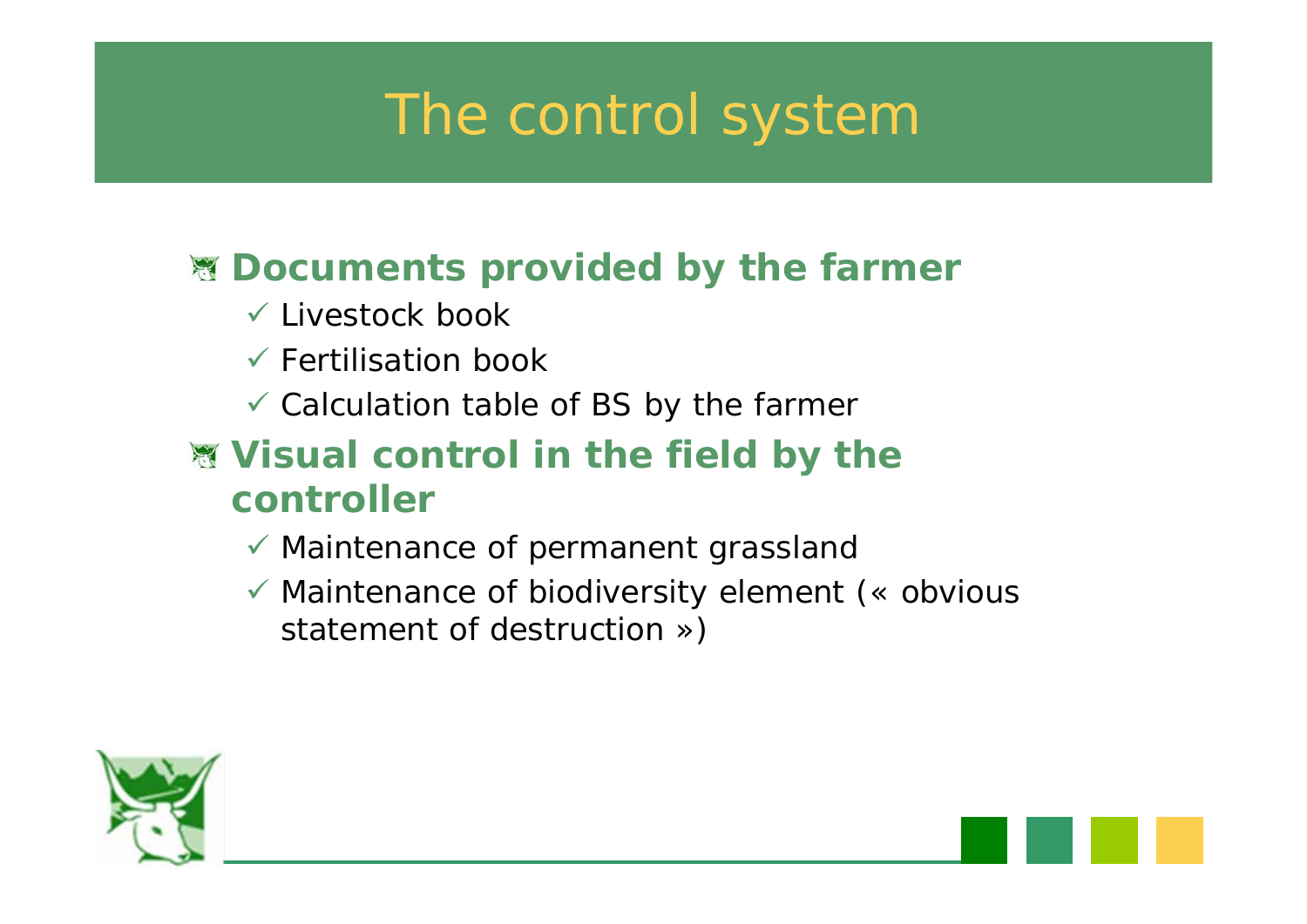### What has it achieved so far?

- **PMSEE, PHAE 1 and PHAE 2 are quite the same at the end**
- **They filled a large part of the payment gap of the main beef systems in grassland regions**
	- $\checkmark$  But public money has been for private investments (animal housing, inputs)
- **Very limited impact on biodiversity**
	- $\checkmark$  Farms tend to converge to the 1.4 LU/ha limit in order to optimize the payments and the gross product